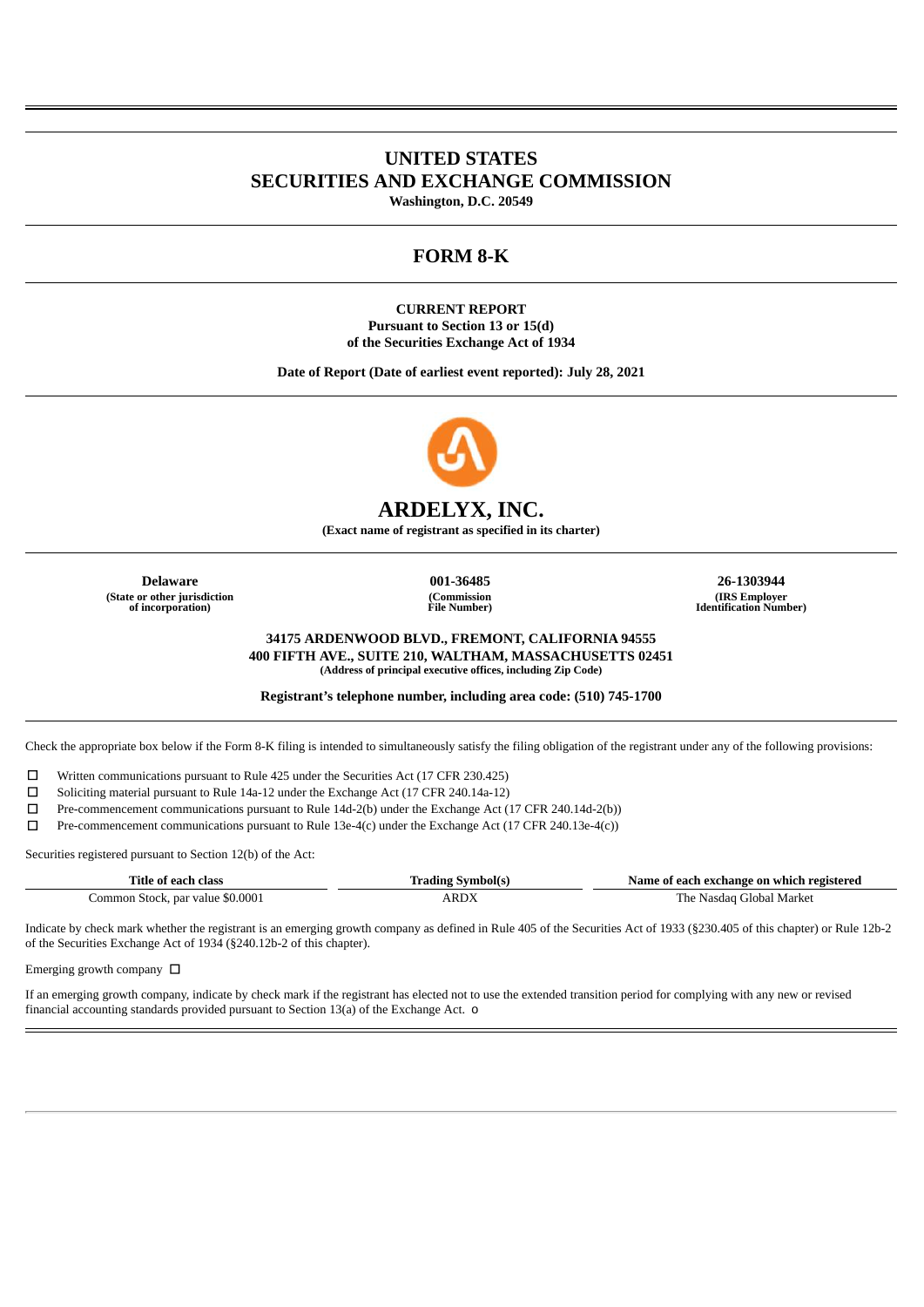### **Item 1.01 Entry into a Material Definitive Agreement.**

On July 29, 2021, Ardelyx, Inc. (the "Company") entered into that certain Fourth Amendment to Loan and Security Agreement (the "Amendment"), which amended that certain Loan and Security Agreement, dated as of May 16, 2018 (as amended, restated or modified from time to time, including by that certain First Amendment to Loan and Security Agreement, dated as of October 9, 2020, that certain Second Amendment to Loan and Security Agreement, dated as of March 1, 2021, and that certain Third Amendment to Loan and Security Agreement, dated as of May 5, 2021, the "Loan and Security Agreement") among the Company, Solar Capital Ltd. and the lenders party thereto, by extending the period of time that the Company is permitted to make interest-only payments on the term loan facility under the Loan Agreement to November 1, 2021. Without such extension, following the July 28, 2021 issuance by the U.S. Food and Drug Administration ("FDA") of a complete response letter ("CRL") for tenapanor for the control of serum phosphorus in adult patients with chronic kidney disease ("CKD") on dialysis, the interest only period had been set at August 1, 2021.

The above summaries of the material terms of the Amendment do not purport to be complete and are qualified in their entirety by reference to the Amendment, a copy of which is filed as Exhibit 10.1, respectively, to this Current Report on Form 8-K and incorporated by reference herein.

#### **Item 8.01 Other Events.**

On July 29, 2021, the Company announced that it received a complete response letter ("CRL") from the U.S. Food and Drug Administration (the "FDA") on July 28, 2021 regarding the Company's New Drug Application ("NDA") for the control of serum phosphorus in chronic kidney disease ("CKD") patients on dialysis. According to the CRL, while the FDA agrees "that the submitted data provide substantial evidence that tenapanor is effective in reducing serum phosphorus in CKD patients on dialysis," the Agency characterizes the magnitude of the treatment effect as "small and of unclear clinical significance." Additionally, the FDA noted that for the application to be approved, Ardelyx will need "to conduct an additional adequate and wellcontrolled trial demonstrating a clinically relevant treatment effect on serum phosphorus or an effect on the clinical outcome thought to be caused by hyperphosphatemia in CKD patients on dialysis." There were no safety, clinical pharmacology/biopharmaceutics, chemistry, manufacturing, and controls or non-clinical issues identified in the CRL.

The Company intends to request a Type A meeting as soon as possible to discuss the CRL and determine potential paths forward for the approval of tenapanor for the control of serum phosphorus in adult patients with CKD on dialysis.

#### **Item 9.01 Financial Statements and Exhibits.**

(d) Exhibits.  $E = \frac{1}{2}$ 

| Exhibit<br>No. | Description                                                                                                       |
|----------------|-------------------------------------------------------------------------------------------------------------------|
| 10.1           | Fourth Amendment to the Loan and Security Agreement, dated as of July 29, 2021, by and among Ardelyx, Inc., Solar |
|                | Capital Ltd. and the lenders party thereto.                                                                       |
| 104            | Cover Page Interactive Data File (embedded within the Inline XBRL document).                                      |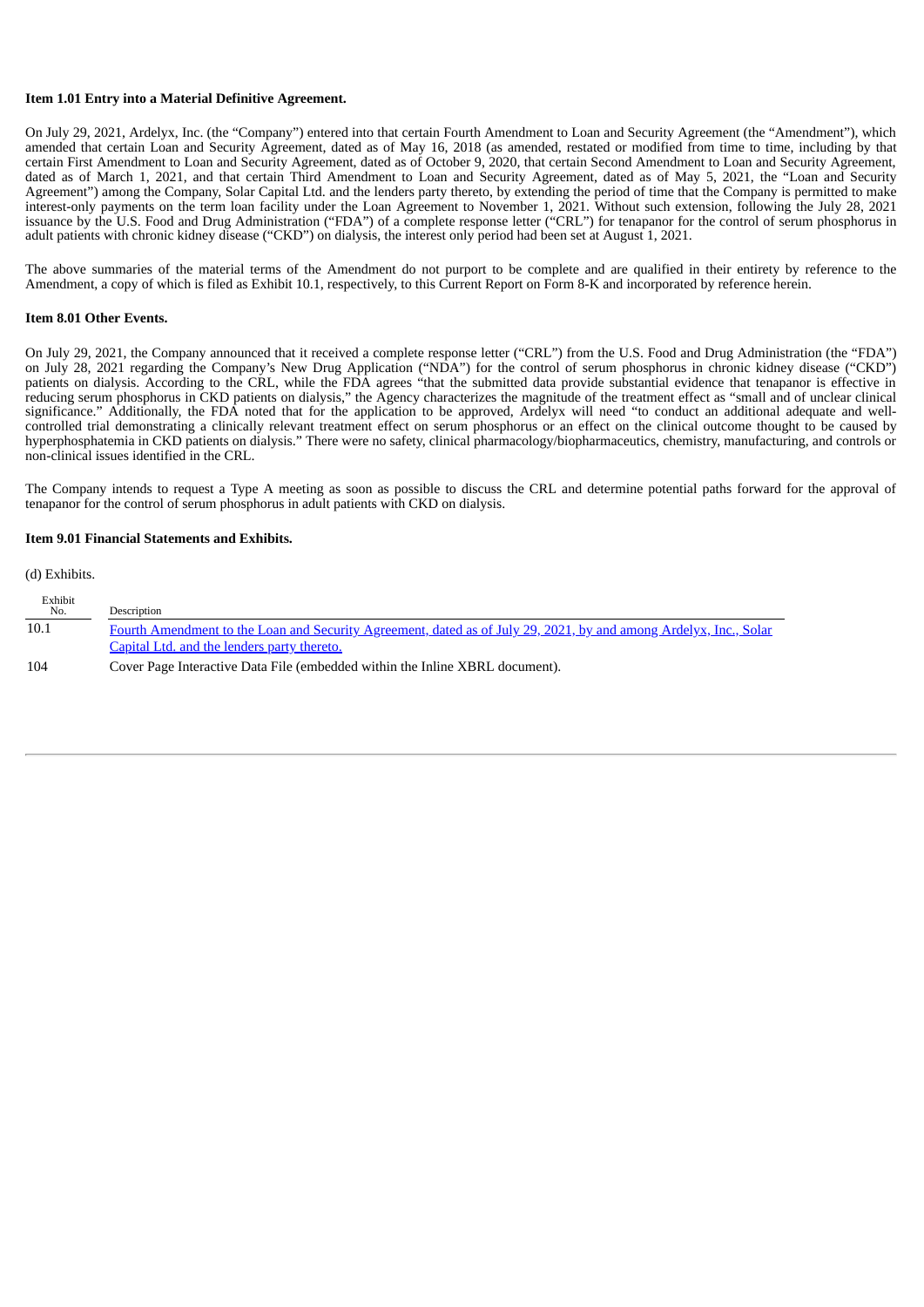# **SIGNATURES**

Pursuant to the requirements of the Securities Exchange Act of 1934, as amended, the registrant has duly caused this report to be signed on its behalf by the undersigned hereunto duly authorized.

Date: July 29, 2021 ARDELYX, INC.

By: /s/ Elizabeth Grammer

Elizabeth Grammer Chief Legal and Administrative Officer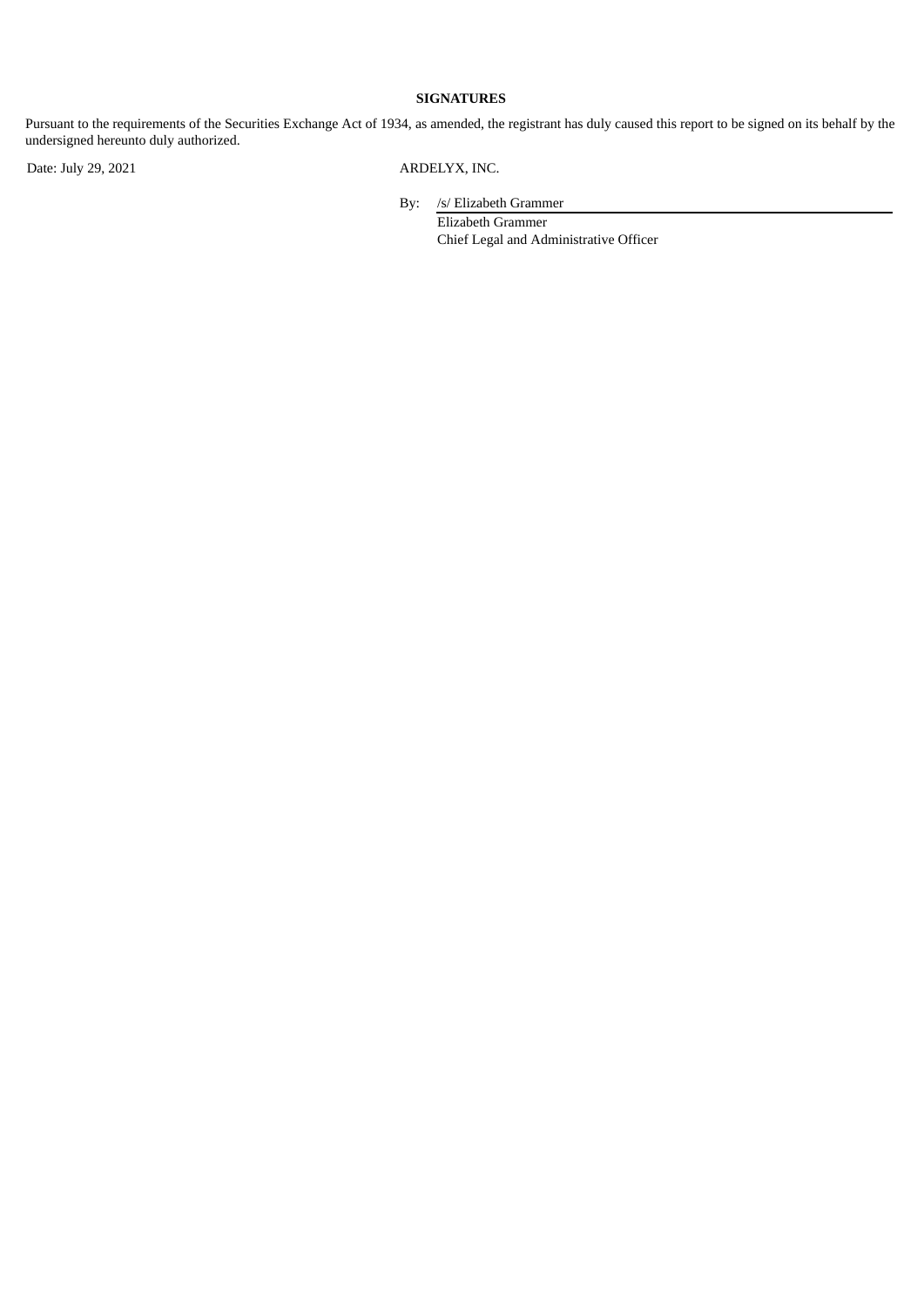## **FOURTH AMENDMENT TO LOAN AND SECURITY AGREEMENT**

## <span id="page-3-0"></span>**THIS FOURTH AMENDMENT TO LOAN AND SECURITY AGREEMENT** (this

"**Amendment**"), dated as of July 29, 2021 (the "**Amendment Effective Date**"), is made by and among Ardelyx, Inc., a Delaware corporation ("**Borrower**"), SLR Investment Corp., a Maryland corporation and formerly known as Solar Capital Ltd. ("**Solar**"), in its capacity as collateral agent for Lenders (in such capacity, together with its successors and assigns in such capacity, "**Collateral Agent**"), and the Lenders listed on Schedule 1.1 of the Loan and Security Agreement (as defined below) or otherwise a party hereto from time to time including Solar in its capacity as a Lender and Western Alliance Bank, an Arizona corporation, as a Lender (each a "**Lender**" and collectively, the "**Lenders**").

The Borrower, the Lenders and Collateral Agent are parties to a Loan and Security Agreement dated as of May 16, 2018 (as amended, restated or modified from time to time, including by that certain First Amendment to Loan and Security Agreement, dated as of October 9, 2020, that certain Second Amendment to Loan and Security Agreement, dated as of March 1, 2021, and that certain Third Amendment to Loan and Security Agreement, dated as of May 5, 2021, the "**Loan and Security Agreement**"). The Borrower has requested that the Lenders agree to certain amendments to the Loan and Security Agreement. The Lenders have agreed to such request, subject to the terms and conditions hereof.

Accordingly, the parties hereto agree as follows:

## **SECTION 1 Definitions; Interpretation.**

(a) **Terms Defined in Loan and Security Agreement**. All capitalized terms used in this Amendment (including in the recitals hereof) and not otherwise defined herein shall have the meanings assigned to them in the Loan and Security Agreement.

(b) **Interpretation**. The rules of interpretation set forth in Section 1.1 of the Loan and Security Agreement shall be applicable to this Amendment and are incorporated herein by this reference.

### **SECTION 2 Amendments to the Loan and Security Agreement.**

- (a) The Loan and Security Agreement shall be amended as follows effective as of the Amendment Effective Date:
	- (i) Section 2.2(b)(ii) of the Loan and Security Agreement is amended and restated as

#### follows:

"(ii) Commencing on the Amortization Date, and continuing on the Payment Date of each month thereafter, Borrower shall (i) make monthly payments of interest to the respective Lender to which such payments are owed in accordance with their respective Pro Rata Shares, as calculated by Collateral Agent (which calculations shall be deemed correct absent manifest error) based upon the effective rate of interest applicable to the Term Loan, as determined in Section 2.3(a) plus (ii) make consecutive equal monthly payments of principal to the respective Lender to which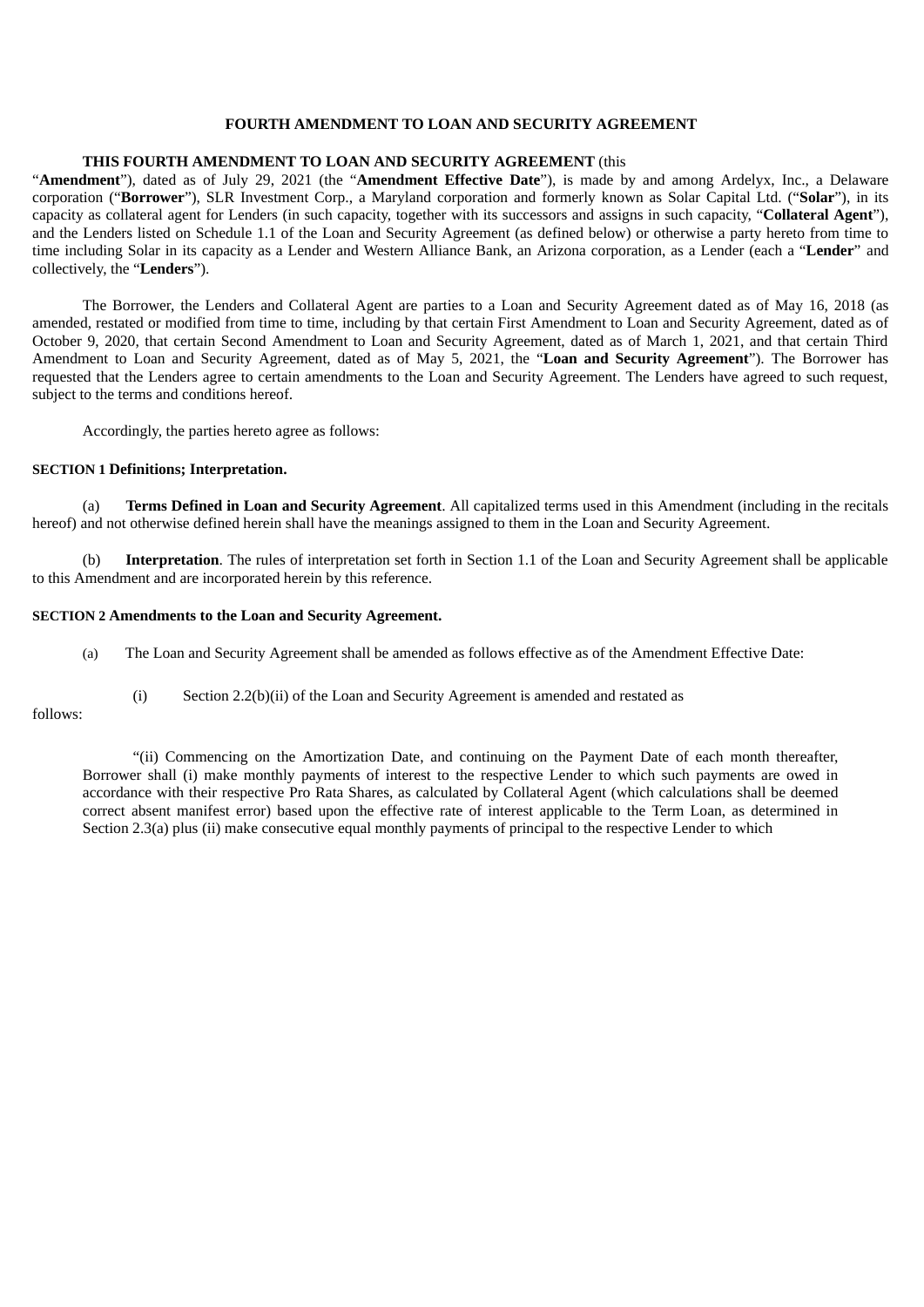such payments are owed in accordance with their respective Pro Rata Shares, as calculated by Collateral Agent (which calculations shall be deemed correct absent manifest error) based upon: (A) the respective principal amounts of such Lender's Term Loan outstanding less the additional principal payment (if any) pursuant to the proviso at the end of this sentence, and (B) a repayment schedule equal to the number of months from (and including) the Amortization Date through (and including) the Maturity Date; provided, however, if the Amortization date is November 1, 2021, Borrower shall make an additional principal payment to Lenders on such date in an amount equal to \$13,888,888.89, without any Prepayment Premium in respect of such additional principal payment. All unpaid principal and accrued and unpaid interest with respect to each such Term Loan is due and payable in full on the Maturity Date. The Term Loan may only be prepaid in accordance with Sections 2.2(c) and 2.2(d)."

(ii) The defined term "Amortization Date" is hereby amended and restated in its entirety as follows:

"**Amortization Date**" means December 1, 2021; provided, however, if the FDA does not approve the Borrower's New Drug Application for tenapanor for control of serum phosphorus in adult chronic kidney disease patients (CKD) on dialysis on or before October 25, 2021, subject to reasonable verification by Collateral Agent (including supporting documentation reasonably requested by Collateral Agent), then the Amortization Date shall mean November 1, 2021.

(b) **References Within Loan and Security Agreement**. Each reference in the Loan and Security Agreement to "this Agreement" and the words "hereof," "herein," "hereunder," or words of like import, shall mean and be a reference to the Loan and Security Agreement as amended by this Amendment.

**SECTION 3 Conditions of Effectiveness.** The effectiveness of Section 2 of this Amendment shall be subject to the satisfaction of each of the following conditions precedent:

(a) **Fees and Expenses**. The Borrower shall have paid (i) an amendment fee of Fifty Thousand Dollars (\$50,000) to be shared between the Lenders seventy percent (70%) to Solar and thirty percent (30%) to Western Alliance Bank, and (ii) all invoiced costs and expenses then due in accordance with  $Section 5(e)$ .

(b) **This Amendment**. Collateral Agent shall have received this Amendment, executed by Collateral Agent, the Lenders and the Borrower.

(c) **Representations and Warranties; No Default**. On the Amendment Effective Date, after giving effect to the amendment of the Loan and Security Agreement contemplated hereby:

(i) The representations and warranties contained in Section 4 shall be true and correct in all material respects on and as of the Amendment Effective Date as though made on and as of such date; and

(ii) There exist no Events of Default.

**SECTION 4 Representations and Warranties**. To induce the Lenders to enter into this Amendment, the Borrower hereby confirms, as of the date hereof, (a) that the representations and warranties made by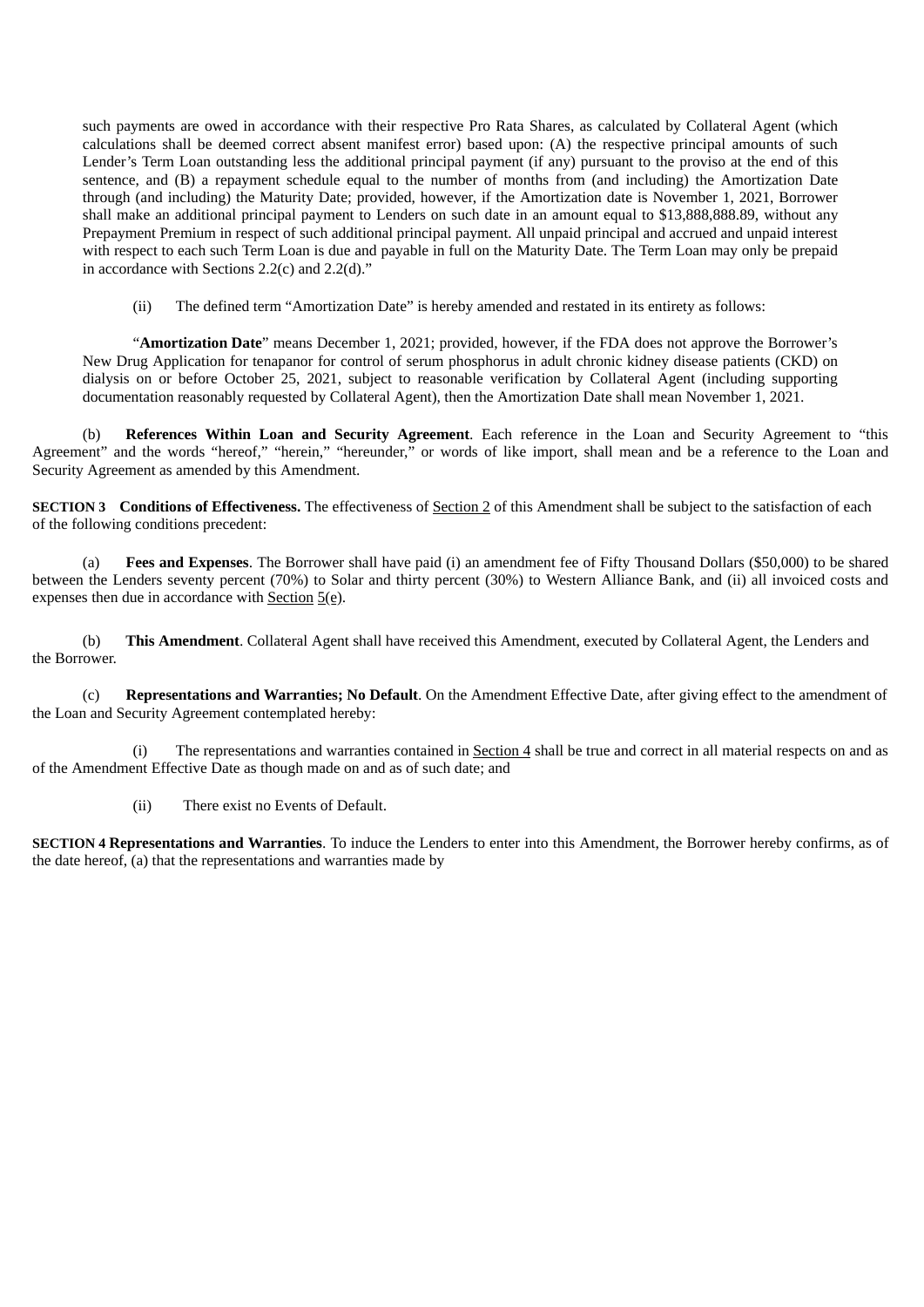it in Section 5 of the Loan and Security Agreement and in the other Loan Documents are true and correct in all material respects; *provided*, *however*, that such materiality qualifier shall not be applicable to any representations and warranties that already are qualified or modified by materiality in the text thereof; (b) that there has not been and there does not exist a Material Adverse Change; and (c) that the information included in the Perfection Certificate most recently delivered to Collateral Agent pursuant to Section 6.2(a)(xiv) of the Loan Agreement remains true and correct in all material respects. For the purposes of this Section 4, (i) each reference in Section 5 of the Loan and Security Agreement to "this Agreement," and the words "hereof," "herein," "hereunder," or words of like import in such Section, shall mean and be a reference to the Loan and Security Agreement as amended by this Amendment, and (ii) any representations and warranties which relate solely to an earlier date shall not be deemed confirmed and restated as of the date hereof (provided that such representations and warranties shall be true, correct and complete in all material respects as of such earlier date).

## **SECTION 5 Miscellaneous.**

(a) **Loan Documents Otherwise Not Affected; Reaffirmation**. Except as expressly amended pursuant hereto or referenced herein, the Loan and Security Agreement and the other Loan Documents shall remain unchanged and in full force and effect and are hereby ratified and confirmed in all respects. The Lenders' and Collateral Agent's execution and delivery of, or acceptance of, this Amendment shall not be deemed to create a course of dealing or otherwise create any express or implied duty by any of them to provide any other or further amendments, consents or waivers in the future. The Borrower hereby reaffirms the grant of security under Section 4.1 of the Loan and Security Agreement and hereby reaffirms that such grant of security in the Collateral secures all Obligations under the Loan and Security Agreement, including without limitation any Term Loans funded on or after the Amendment Effective Date, as of the date hereof.

(b) **Conditions**. For purposes of determining compliance with the conditions specified in Section 3, each Lender that has signed this Amendment shall be deemed to have consented to, approved or accepted or to be satisfied with, each document or other matter required thereunder to be consented to or approved by or acceptable or satisfactory to a Lender unless Collateral Agent shall have received notice from such Lender prior to the Amendment Effective Date specifying its objection thereto.

(c) **Release**. In consideration of the agreements of Collateral Agent and each Lender contained herein and for other good and valuable consideration, the receipt and sufficiency of which are hereby acknowledged, Borrower, on behalf of itself and its successors, assigns, and other legal representatives, hereby fully, absolutely, unconditionally and irrevocably releases, remises and forever discharges Collateral Agent and each Lender, and its successors and assigns, and its present and former shareholders, affiliates, subsidiaries, divisions, predecessors, directors, officers, attorneys, employees, agents and other representatives (Collateral Agent, Lenders and all such other persons being hereinafter referred to collectively as the "**Releasees**" and individually as a "**Releasee**"), of and from all demands, actions, causes of action, suits, covenants, contracts, controversies, agreements, promises, sums of money, accounts, bills, reckonings, damages and any and all other claims, counterclaims, defenses, rights of set-off, demands and liabilities whatsoever of every name and nature, known or unknown, suspected or unsuspected, both at law and in equity, which Borrower, or any of its successors, assigns, or other legal representatives may now or hereafter own, hold, have or claim to have against the Releasees or any of them for, upon, or by reason of any circumstance, action, cause or thing whatsoever which arises at any time on or prior to the day and date of this Amendment, including, without limitation, for or on account of, or in relation to, or in any way in connection with the Loan Agreement,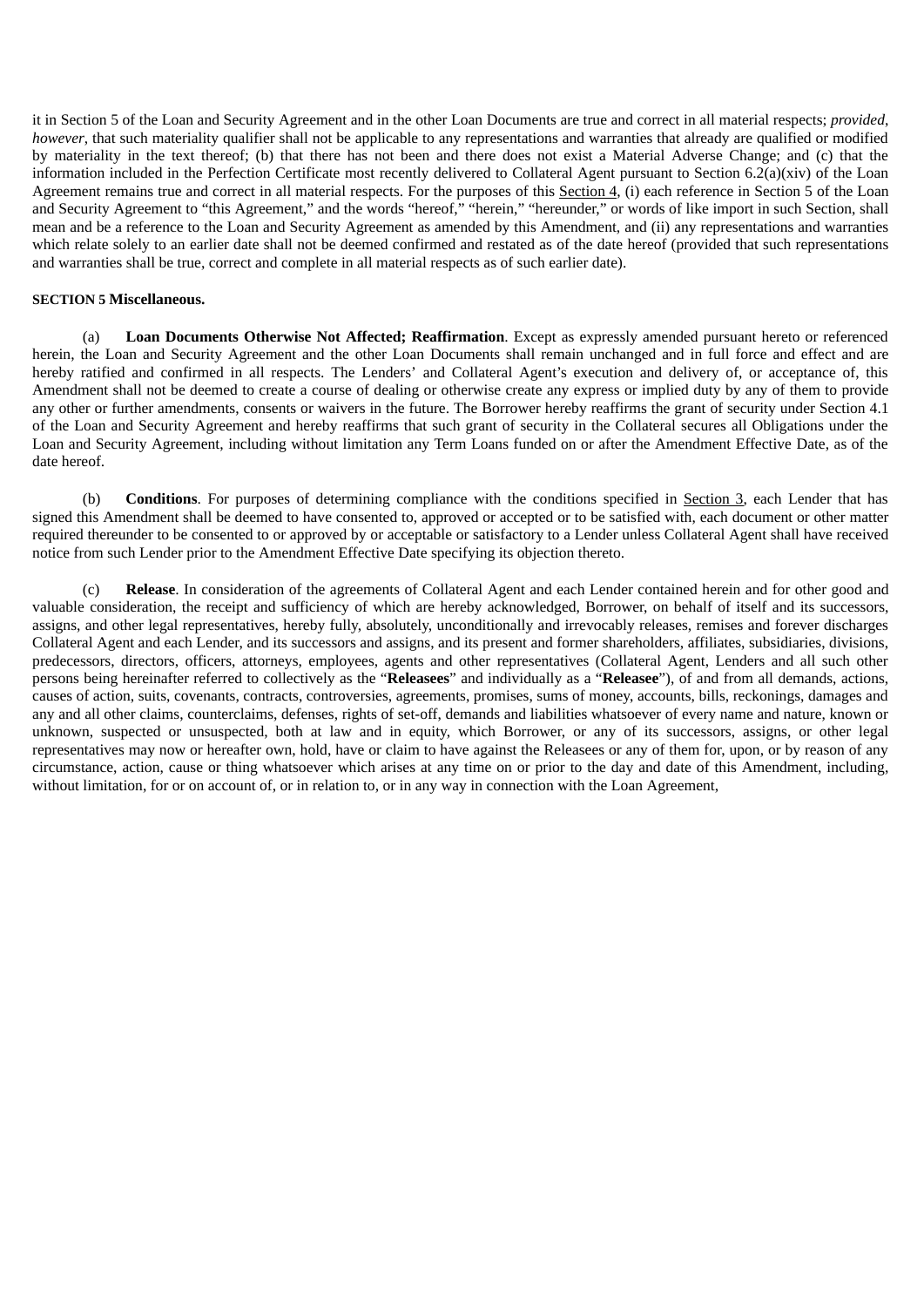or any of the other Loan Documents or transactions thereunder or related thereto. Borrower understands, acknowledges and agrees that the release set forth above may be pleaded as a full and complete defense and may be used as a basis for an injunction against any action, suit or other proceeding which may be instituted, prosecuted or attempted in breach of the provisions of such release. Borrower agrees that no fact, event, circumstance, evidence or transaction which could now be asserted or which may hereafter be discovered shall affect in any manner the final, absolute and unconditional nature of the release set forth above.

(d) **No Reliance**. The Borrower hereby acknowledges and confirms to Collateral Agent and the Lenders that the Borrower is executing this Amendment on the basis of its own investigation and for its own reasons without reliance upon any agreement, representation, understanding or communication by or on behalf of any other Person. **Costs and Expenses**. The Borrower agrees to pay to Collateral Agent within the later of (i) ten (10) days following its receipt of an invoice, or (ii) ten (10) days following the Amendment Effective Date, the reasonable and documented out-of-pocket costs and expenses of Collateral Agent and the Lenders party hereto, and the reasonable and documented fees of counsel to Collateral Agent and the Lenders party thereto, in connection with the negotiation, preparation, execution and delivery of this Amendment and any other documents to be delivered in connection herewith on the Amendment Effective Date.

(e) **Binding Effect**. This Amendment binds and is for the benefit of the successors and permitted assigns of each party.

## (f) **Governing Law**. **THIS AMENDMENT AND THE RIGHTS AND OBLIGATIONS OF THE PARTIES HEREUNDER SHALL IN ALL RESPECTS BE GOVERNED BY AND CONSTRUED IN ACCORDANCE WITH, THE INTERNAL LAWS OF THE STATE OF NEW YORK (WITHOUT REGARD TO THE CONFLICT OF LAWS PRINCIPLES THAT WOULD RESULT IN THE APPLICATION OF ANY LAWS OTHER THAN THE LAWS OF THE STATE OF NEW YORK (OTHER THAN SECTION 5-1401 OF THE GENERAL OBLIGATIONS LAW)), INCLUDING ALL MATTERS OF CONSTRUCTION, VALIDITY AND PERFORMANCE, REGARDLESS OF THE LOCATION OF THE COLLATERAL.**

(g) **Complete Agreement; Amendments; Exit Fee Agreement**. This Amendment and the Loan Documents represent the entire agreement about this subject matter and supersede prior negotiations or agreements with respect to such subject matter. All prior agreements, understandings, representations, warranties, and negotiations between the parties about the subject matter of this Amendment and the Loan Documents merge into this Amendment and the Loan Documents. For the avoidance of doubt and notwithstanding anything to the contrary in this Amendment, Borrower (a) reaffirms its obligations under the Exit Fee Agreement, including without limitation its obligation to pay the Exit Fee (as defined in the Exit Fee Agreement) if and when due thereunder, and (b) agrees that the defined term "Loan Agreement" as defined in the Exit Fee Agreement shall on and after the Amendment Effective Date mean the Loan and Security Agreement as amended by this Amendment and may be amended, restated or modified from time to time on or after the Amendment Effective Date.

(h) **Severability of Provisions.** Each provision of this Amendment is severable from every other provision in determining the enforceability of any provision.

(i) **Counterparts**. This Amendment may be executed in any number of counterparts and by different parties on separate counterparts, each of which, when executed and delivered, is an original,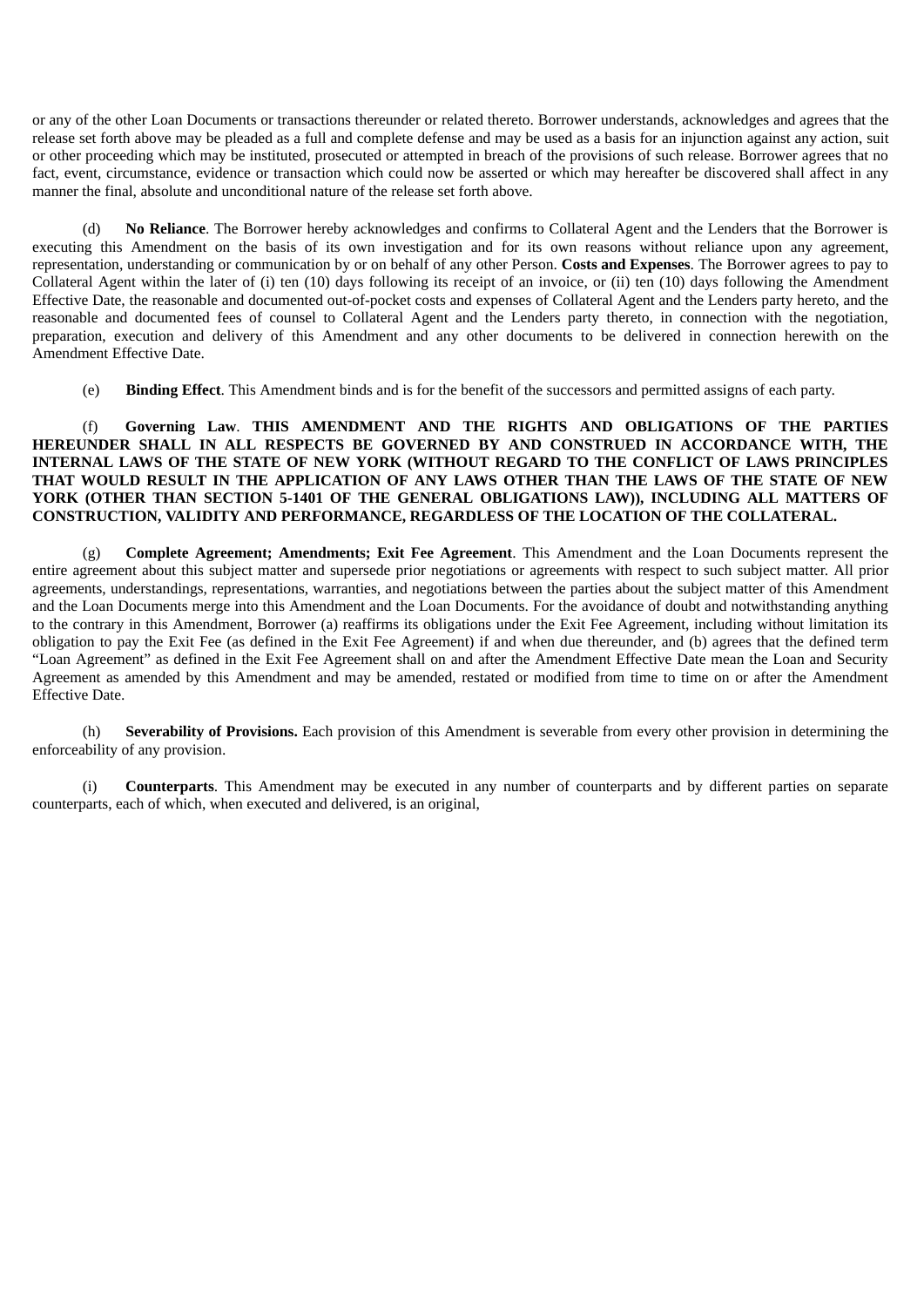and all taken together, constitute one Amendment. Delivery of an executed counterpart of a signature page of this Amendment by facsimile, portable document format (.pdf) or other electronic transmission will be as effective as delivery of a manually executed counterpart hereof.

(j) **Loan Documents**. This Amendment and the documents related thereto shall constitute Loan Documents

(k) **Electronic Execution of Certain Other Documents**. The words "execution," "execute", "signed," "signature," and words of like import in or related to any document to be signed in connection with this Amendment and the transactions contemplated hereby (including without limitation assignments, assumptions, amendments, waivers and consents) shall be deemed to include electronic signatures, the electronic matching of assignment terms and contract formations on electronic platforms approved by Collateral Agent, or the keeping of records in electronic form, each of which shall be of the same legal effect, validity or enforceability as a manually executed signature or the use of a paper-based recordkeeping system, as the case may be, to the extent and as provided for in any applicable law, including the Federal Electronic Signatures in Global and National Commerce Act, the New York State Electronic Signatures and Records Act, or any other similar state laws based on the Uniform Electronic Transactions Act.

*[Balance of Page Intentionally Left Blank; Signature Pages Follow]*